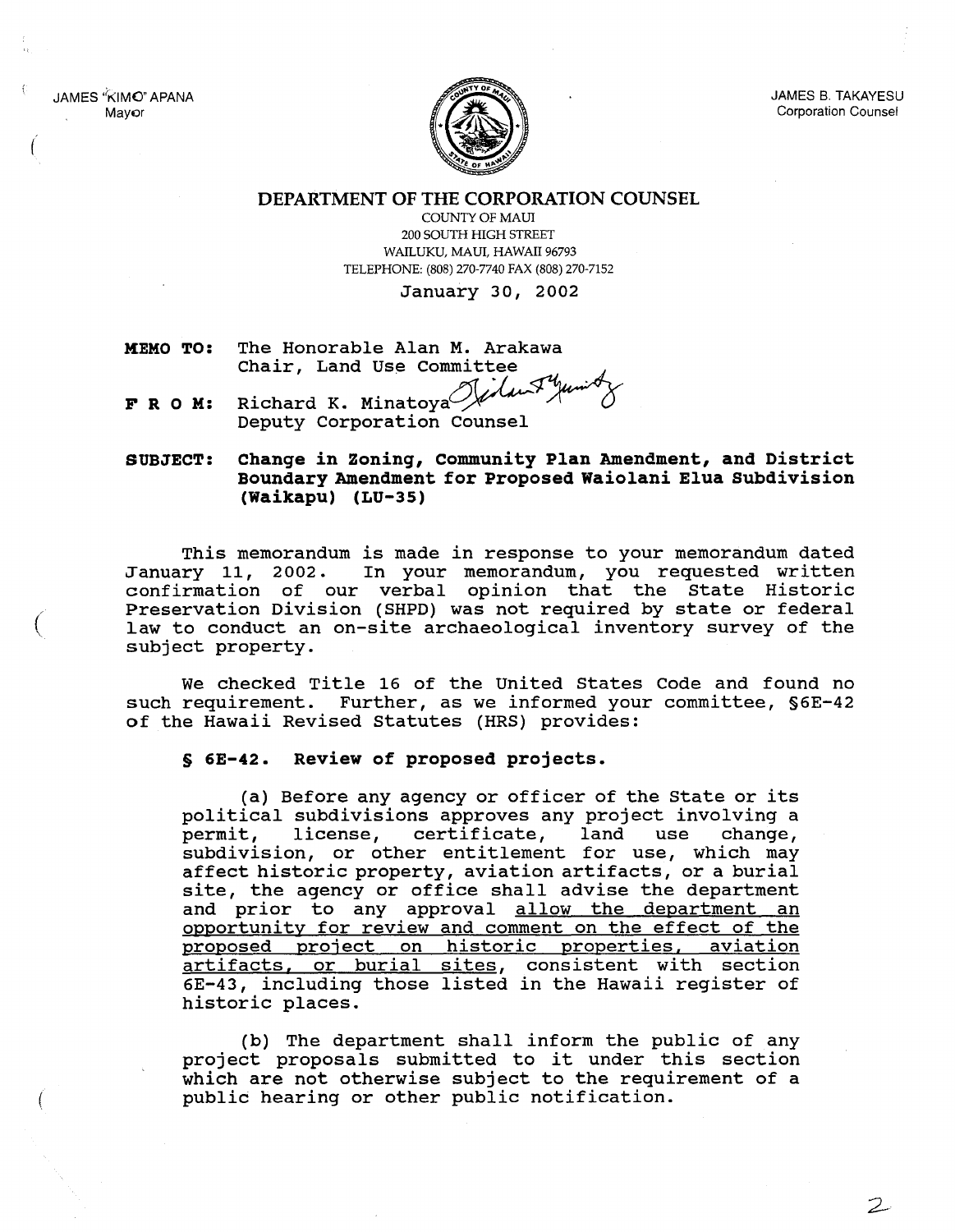The Honorable Alan M. Arakawa January 30, 2002 Page 2

(Emphasis added).<sup>1</sup> Thus, as with federal law, the HRS does not require the SHPD to conduct an on-site archaeological inventory survey.

As evidenced by the May 23, <sup>2001</sup> letter from SHPD to the Department of planning, SHPD was given the opportunity to review the proposed project and to offer comments. A copy of the May 23, <sup>2001</sup> letter is attached. We suggest that if you have further questions on this matter, you should contact Mr. Don Hibbard, Administrator of SHPD, at (808) 692-8015.

Please contact me at x7740 if you have further questions or concerns.

Attachment

(

(

(

APPROVED FOR TRANSMITTAL:

TAKAYESU MES B. rporation Counsel

S:\ALL\Rkrn\Council Land Use\Arakawa Waiolani Elua.wpd

<sup>1</sup> HRS §  $6E-43$  does not apply.